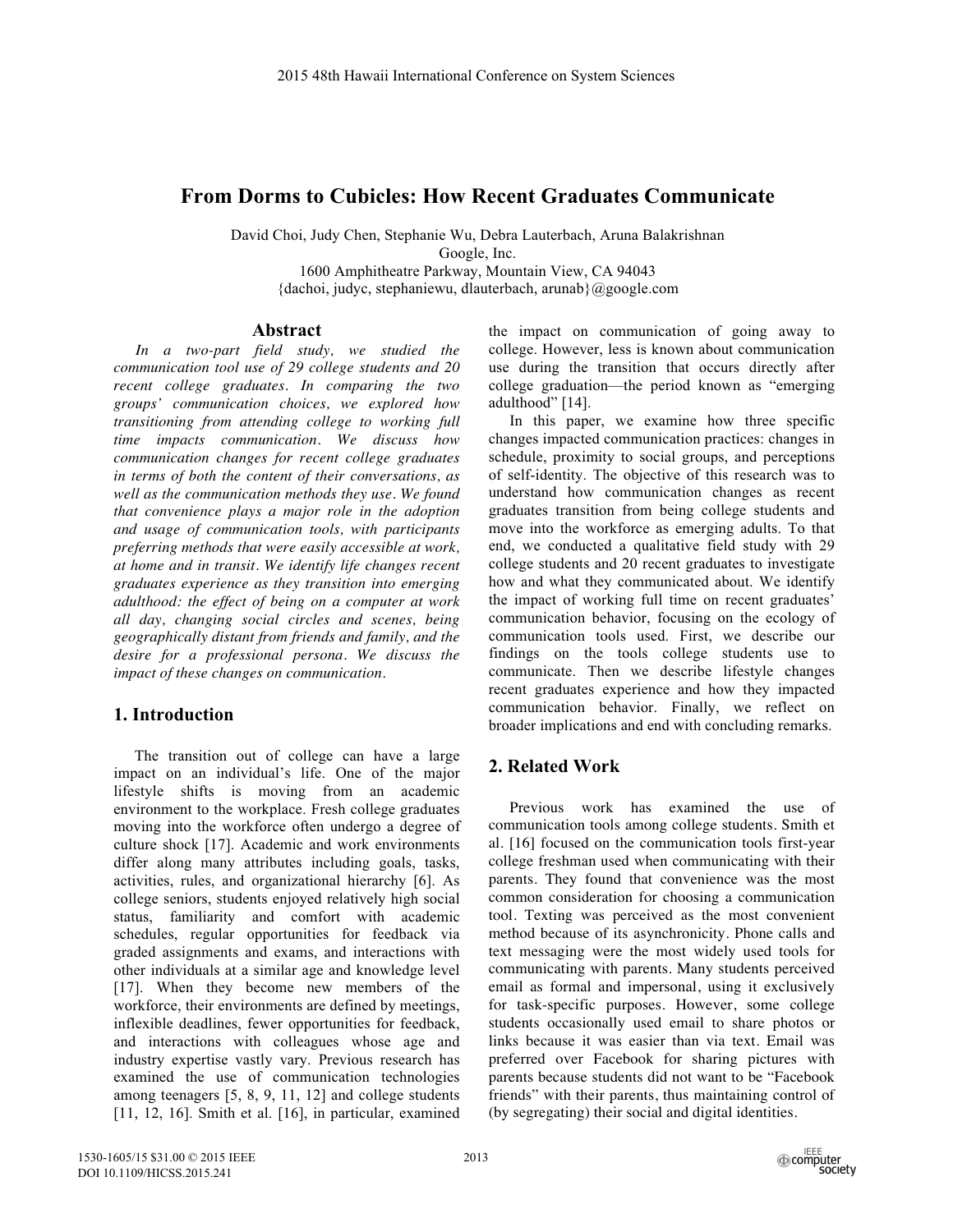Other research has looked extensively at teen use of individual communication tools, comparing the differences in usage between high school and college students. Grinter & Palen [9] studied teen use of instant messaging (IM). They found that teens used IM for three primary activities: informal socializing, event planning, and schoolwork collaboration. However, the nature of IM conversations changed after high school. Grinter & Palen found that college students conducted more spontaneous event planning than high school students, which they attributed to a greater level of autonomy. College students had more freedom to meet with their friends. When college students engaged in IM conversations with friends, their communication tended to be about life updates and catching up, in contrast to teens' rapid-fire gossip about events they had collectively experienced. Birnholtz [4] highlighted the changes in perceived utility of IM between high school and college students. For high school students, restrictions on mobility and a desire for social interaction while at home made IM attractive, while college students had the ability to communicate face to face more and, therefore, less need for IM. Grinter & Eldridge [8] also studied how teens use text messaging, focusing on the purpose and nature of their conversations. They found that teens primarily had three types of conversations: chatting, coordinating communications, and planning activities. They also found that text messages were used to correspond with a small circle of regular contacts.

## **2.1. Life Changes Post-College**

We build on this corpus of work by examining a different group of young adults, turning our attention to "emerging adults" [14] and the transitional period that occurs directly after college graduation. Recent graduates are, in some ways, very similar to college students with respect to their communication needs. Both groups want to stay in touch with friends and family, some of whom may be geographically distributed. However, recent graduates experience several major lifestyle changes that are likely to impact their communication behavior.

A major lifestyle shift experienced by college graduates entering the workforce is the restructuring of their daily schedules and routines. The Bureau of Labor Statistics compiled a series of charts comparing the activities employed people do during the day and how much they spend doing them with those of students [2]. As undergraduates, college students attend classes and may participate in extracurricular activities or hold part time jobs. However, this schedule is relatively flexible compared to one that includes a full-time work week. For a college student, there are periods of the day that remain unstructured. Upon entering the workforce, the once-student now has to accustom to a structured daily schedule. For many recent graduates, this is the first time in their lives in which they can no longer define themselves as a student. As emerging adults, they are trying to understand their place in society and find a way to redefine their purpose and mission [14]. We build on this prior research by examining how recent graduates communicate, enabling us to better understand the ways in which a college-to-workplace transition impacts communication behavior.

# **3. Methodology**

We conducted two sets of 90 minute, semistructured interviews. From February to March 2011, we interviewed 29 college students from schools located in the San Francisco Bay Area and New York City. From April to May 2012, we interviewed 20 recent graduates who currently live in New York City, Houston, and the San Francisco Bay Area. Interviews were conducted in participants' dorms, apartments or houses. Each interview was conducted with a team of three researchers: a moderator, a notetaker and an audio/video recorder. The team of researchers who attended the interviews varied, as we took turns rotating through the different roles. All moderators followed the same interview script and protocol. The interviews were semi-structured and began with participants taking part in a social networking mapping exercise [1]. The exercise consisted of participants writing down on Post-it notes the names of people with whom they engaged in any form of communication (Figure 1). Participants arranged the Post-it notes on a large sheet of paper based on how personally close they felt to the person (Figure 2).

Participants were instructed to examine their communication history for the following methods: face to face, email, text messaging, phone calls, instant messaging, Facebook posts and updates, Facebook messaging, and video conferencing. Participants were prompted to recount their instances of outbound communication for each method over the past 24 hours or at least five conversations if there had not been five in the past 24 hours. An outbound communication is defined as the participant initiating or reciprocating communication with another person. For example, missed calls or unreturned text messages were not counted. For each instance of communication, participants were asked about whom they communicated with and the subject of the conversation. For selected conversations, participants were probed on why they chose to use a particular communication method, the origin of the conversation,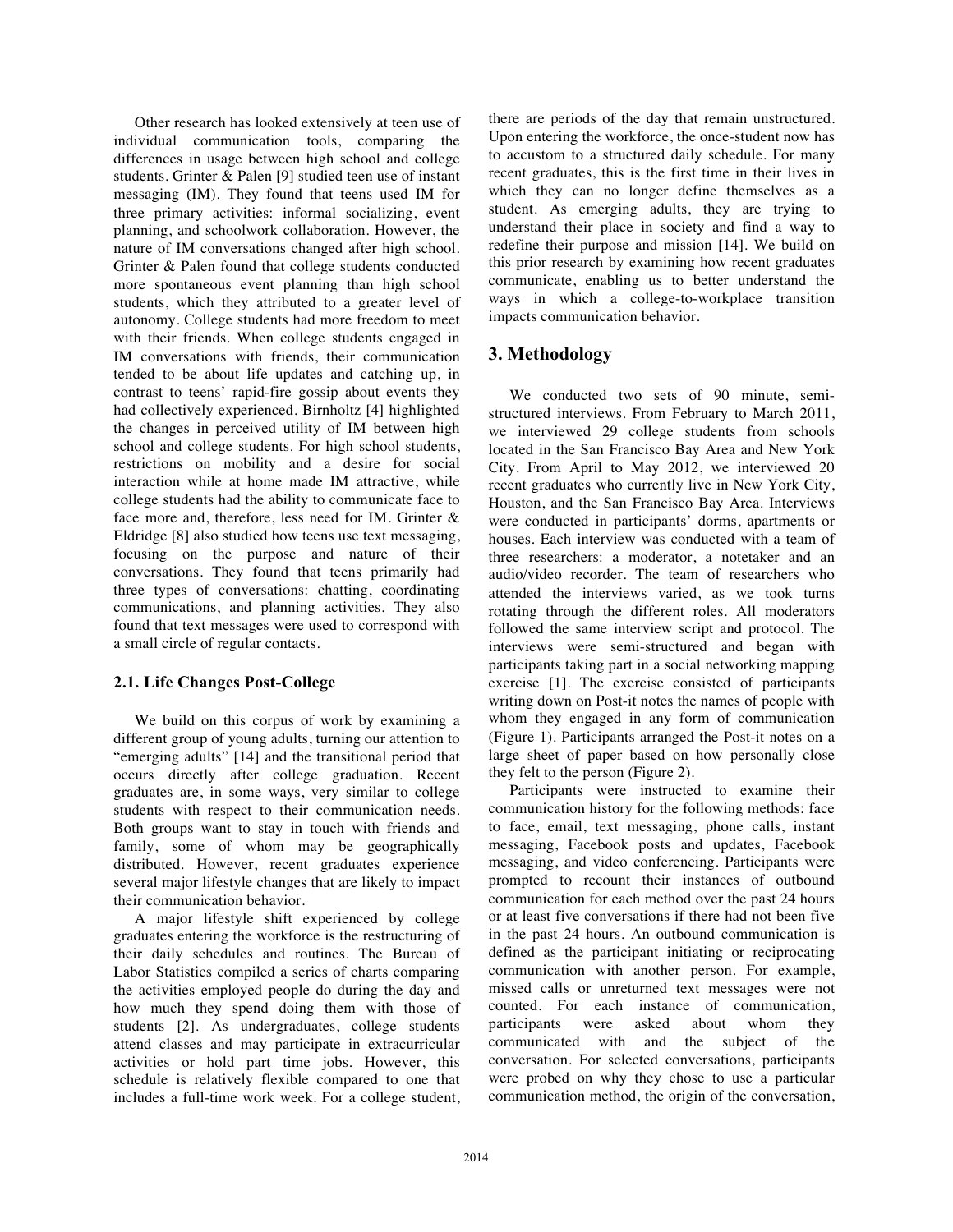and their plans to follow up on a conversation. Recent graduate participants were also questioned on whether they noticed differences in their communication tool since they left college.



**Figure 1. A participant making her social communication map.** 



**Figure 2. A completed social communication.** 

#### **3.1. Participants**

College student participants were recruited through a Bay Area participant recruitment agency. We interviewed 15 female and 14 male students. College majors ranged from business to the arts to sciences. Participants were a mixture of freshmen (2), sophomores (5), juniors (9), and seniors (13). Students were recruited based on their self-reported usage of communication methods and involvement in extracurricular activities that would likely involve communicating with others.

Recent graduate participants were recruited through the same agency. We interviewed 10 female and 9 male recent graduates. Participants graduated from college in 2011 (10), 2010 (4), 2009 (4), and 2008 (2). Recent graduate participants were recruited based on their self-reported usage of communication methods and were required to be employed full-time. Most had occupations that involved working on a computer for

most of the day. Participants were incentivized with \$100 American Express gift checks.

#### **3.2. Analysis**

All interviews were video and audio recorded. Interviews were partially transcribed for answers specific to our research questions. All participant quotes are from our transcriptions. College student participants reported a total of 996 conversations involving 1217 conversation partners. Recent graduate participants reported a total of 741 conversations involving 565 individuals.

We conducted an affinity diagramming exercise to categorize conversation topics and social relationships of conversation participants. We used the results of this exercise to develop a coding scheme. Three researchers then individually coded a sample of conversations, participants, and topics. The individual codes were compared and inter-rater reliability was calculated to be 84%. The researchers then split up and coded the remaining data. We compared and analyzed the results of the coding scheme from the two field studies to generate the themes in our findings. To be consistent across participants, we looked back at 24 hours of their communication.

## **4. Results**

In this section, we describe our findings on how communication changes as recent college graduates transition from a college environment to the workplace. First, we briefly discuss the results from our 2011 field study with college students, focusing on their communication tool usage. College student communication has been studied extensively in prior research [11, 12, 16] so we will not go into detail in our findings. However, we build on prior work with a breakdown of conversation topics and the social relationships involved across various communication methods. Then, we discuss the life changes that impacted how recent graduates communicated.

## **4.1. College Students' Communication Tool Use**

Similar to Smith et al.'s results [16], we found that college students made communication choices based on convenience and urgency. Figure 3 compares the frequency of communication methods used for contacts who were considered to be close and not close, illustrating the number of conversations college students had with their recent graduate counterparts.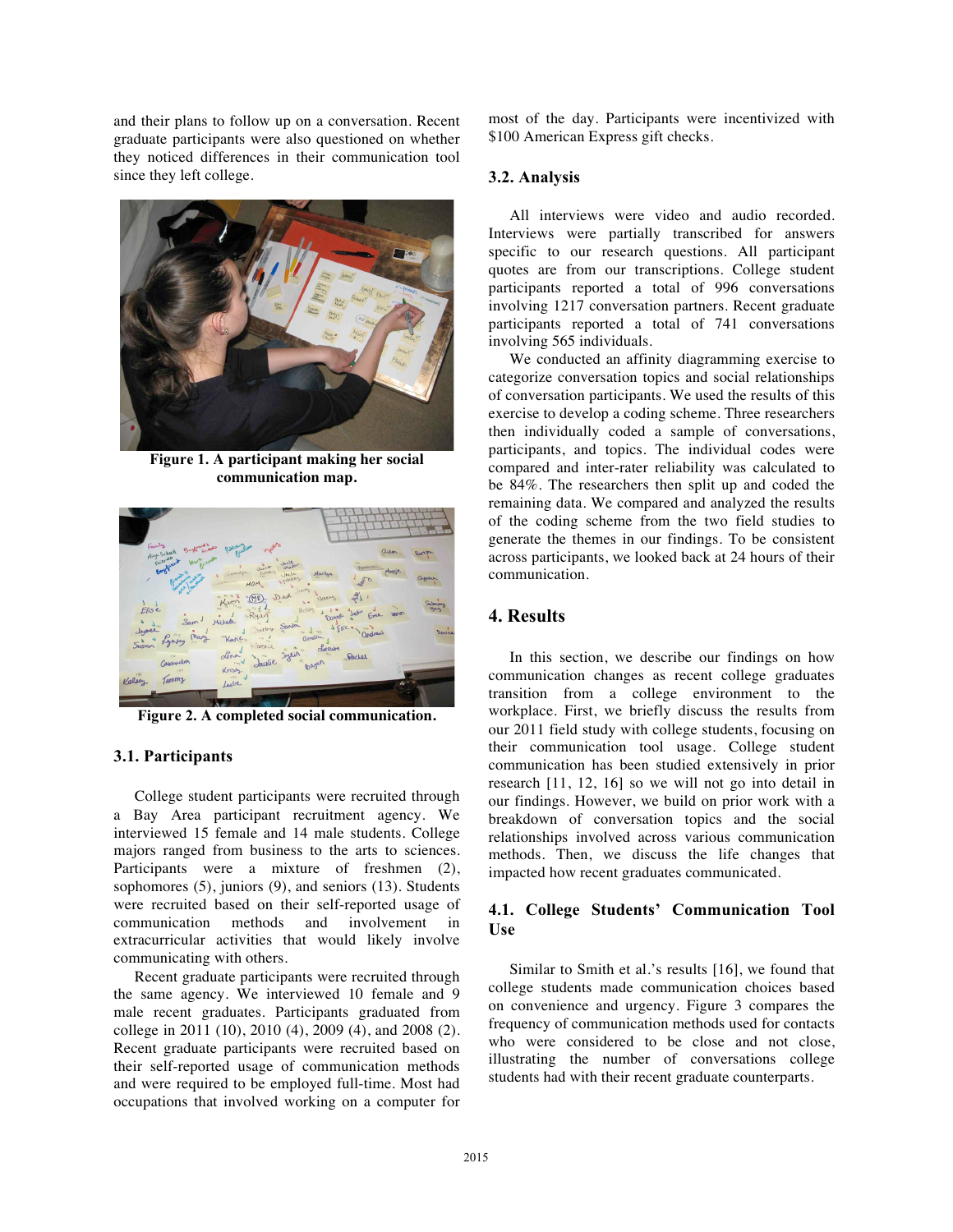

**Figure 3. A side-by-side comparison of the number of conversations across communication methods and by relationship type for college students (in green) and recent graduates (in blue).** 



**Figure 4. Topics of text message conversations with college students.** 



**Figure 5. Topics of text message conversations with recent graduates.** 

*Text messaging:* Text messaging was the preferred tool for personal communication. College students perceived text messaging as casual, non-interruptive, and more likely to generate a quicker response than email. Participants considered 72% of individuals involved in text messaging conversations to be close contacts. Text messaging was also the most popular method for updating others on personal life matters and status. Catching up on life matters comprised 27% of all the conversations across methods and 17% of all

text conversations (Figure 4). College students also used text messaging heavily for organizing in-person activities with people close to them (42% of text conversations). Activity organization via text messaging consisted of inquiring about availability (46%), discussing logistics such as time and location (29%), and status notifications such as informing others that they will be late (25%).

*Phone:* College students used phone calls primarily for personal conversations with close contacts, a finding that was also observed in [16]. 73% of phone conversations were with people who were considered to be personally close contacts. Phone calls were often used for organizing in person activities (47% of phone conversations). Activity organization over the phone was similar to that which took place over text messaging. The primary difference was that phone activity conversations consisted of a higher proportion of meeting status notifications (35%) compared to text messaging. This difference is likely the result of the disruptive nature of phone calls. Participants reported using the phone for urgent notifications, status updates or last minute meeting changes. College students also used the phone to discuss their life status and current well-being (17%). These conversations tended to be too lengthy to communicate over text messaging.

*Email:* Email was considered impersonal and was largely used for school-related purposes, although some participants used email for sharing media with close friends and family. This finding also aligns with Smith et al.'s results [16]. 38% of email was schoolrelated communication, and 54% of email conversation partners were classmates, teachers, and members of extracurricular organizations. As Katie explained:

*Most of my friends reserve email for more official or professional conversations... Communicating with my professors about an assignment or someone at work. Or… with anyone on campus for an event. People I don't know... Adults.* –Katie, college student

*Instant messaging:* College students reported low instances of instant messaging (IM) use because they were not at their computers for extended periods of time, often moving between classes, activities and friends. IM was perceived as the mode of communication for extended conversations.

*Facebook:* Facebook was primarily used for broadcast sharing and discussing media such as photos, videos, and links. Previous research has shown how Facebook is used to keep in touch with contacts [5, 10]. Similarly, we found that college students primarily used Facebook as a lightweight way of staying in touch with their contacts, especially through sharing media (35% of all posts and comments). College students considered Facebook to be the most casual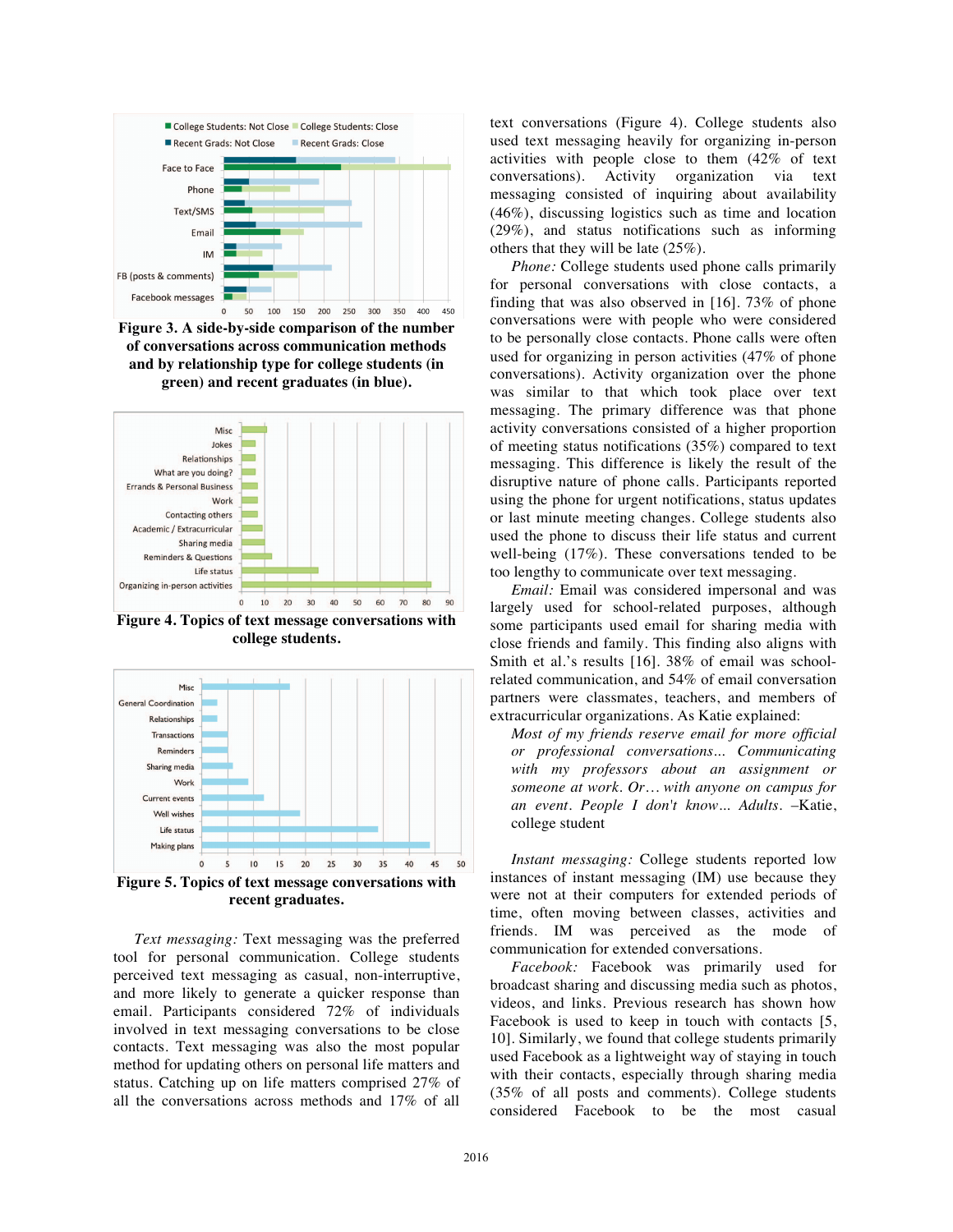communication method and did not use it for intimate conversations. Facebook was the most popular form of communication for best friends (including significant others) and geographically distant friends and family; these two groups were implicated in 26% of Facebook posts. Facebook Messages were rarely used, comprising just 3% of all conversations. Like email, college students considered Facebook Messages to be slow and impersonal, although they perceived it as more responsive than email.

## **4.2. Recent Graduates' Life Changes**

We have discussed the adoption of a full-time work schedule and searching for an emerging adulthood identity as lifestyle changes that recent graduates experience. A third lifestyle shift reported by our participants is the reduced density of one's immediate social network. A college student's livelihood centers around campus where friends live within a small radius of each other and see one another daily. However, in the graduate's post college life, friend groups are geographically scattered, and recent graduates must contend with geographic distances and work schedules that limit the frequency of in-person activities:

*Four years ago I would've had so many friends that I contacted regularly, but now I only have one friend [in the area] from college… I've always been meaning to get together with my college friends, but it's hard with schedules.* –Kim, recent graduate

Prior research has examined the ways in which different communication tools support relationships during life transitions. Shklovski et al. [15] studied how people maintain friendships after a residential move and found that people rely on a constellation of various technologies to stay in touch with friends and family. They found that although email helped to maintain social relationships, phone calls were able to grow a relationship after the move and were more useful than email in exchanging social support.

Recent graduates used communication tools in a similar order of preference as college students (Figure 3). Text messaging remained the most commonly used communication method (after face to face communication). Email and Facebook (posts, comments, and messages combined) were the next most common methods. IM, Facebook messages and video chat were the three least used methods for both groups. However, there were several significant differences in communication behavior between recent graduates and college students. First, recent graduates reported fewer face to face interactions. Second, recent graduates used email more than college students. There were also notable changes in the content of their conversations and their motivations for choosing communication methods. We describe these changes in the following sections.

*4.2.1. The effect of being on a computer at work all day.* When recent graduates engaged in social, nonwork related communication, the tools they used were affected by the nature of their occupations. Most recent graduate participants worked at a desk job and sat in front of a computer for most of the day (18/20). As with college students, the need to communicate throughout the day remained, but the environment changed. Communication methods needed to be adjusted to accommodate the restrictions of a work environment. Desk jobs meant that text-based communications (email, IM, text messaging) were more subtle and non-interruptive than other methods. As a result, recent graduates found these methods to be more convenient for personal communication. Phone calls were indiscreet and thus, rarely used at work. This was reflected in the frequencies with which recent graduates used email and IM, compared to that of their college student counterparts. As illustrated in Figure 3, recent graduates tended to use email and IM more than the college students.

*Instant Messaging:* Spending so much time in front of a computer prompted recent graduates to use IM more frequently. College students, in contrast, had reported low instances of IM because they were often on the go:

*I am too busy to be on instant messaging. You actively have to sit there... it's a huge distraction.* – Kathryn, college student

In contrast to Kathryn's perception of IM as an activity that would require her to go out of her way to engage in, recent graduates viewed IM as being convenient:

*Now I'm using [instant messaging] more, as a procrastination thing. Also, now I'm more often in front of a screen. In school I was more often walking around, or doing other things.* –Kara, recent graduate

In post-college life, IM went from being perceived as a distraction and time-consuming, to being seen as a convenient activity that required little effort. Many recent graduates had IM running all day on their computers, using it as an ongoing stream of communication. This increase in IM use post-college was a direct effect of communication choices shaped by convenience at work. We found that most IM conversations took place during the workday and rarely on the weekends or evenings.

The topics of IM conversations also changed. Recent graduates reported using IM more for discussing their personal lives (56% of IM conversations) and much less for organizing in-person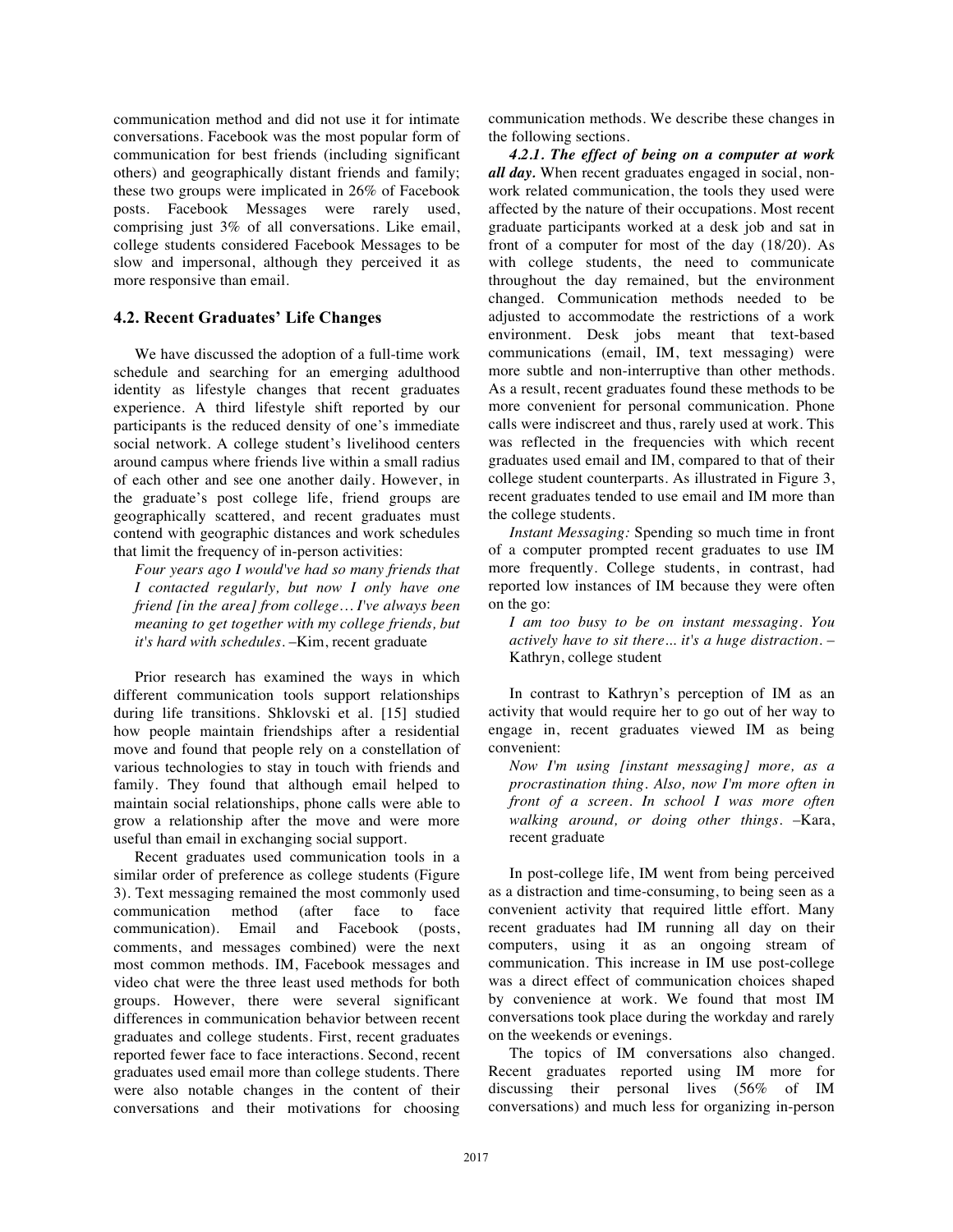activities (13%). In contrast, college students discussed personal lives in 23% of IM conversations and organized in-person activities in 30%.

*Phone:* The perception that the number of phone calls has declined since college was related to concerns about an appropriate work image. Recent grads cited fewer opportunities to actively talk on the phone. Like many of their friends, they were at work all day, where they felt it was difficult to make personal phone calls. In college, they had more time for phone calls during the day or in between classes. Instead of phone calls, recent graduates turned to text messaging for personal communication at work.

*Text messaging:* Two recent graduates, John and Jake, developed similar strategies for subtle external communication at work. They used Google Voice for text messaging, a telecommunications service that provides a web interface for managing phone calls and text messages. When they received an incoming text message, Google Voice would notify them on their mobile phones and then they used their computers to access the web interface to read and respond. Since they were normally on their work computers all day, this enabled them to participate in external communications without pulling out their phones.

*Email:* As we observed with IM conversation topics, sitting in front of a computer all day at work impacted what they communicated about. Email was no longer primarily used for school-related conversations. (Note that for the recent graduates, we excluded work-based email accounts and counted only personal email messages.) Recent graduates used email to share media more than college students did (26% versus 14% of email conversations) and to organize inperson activities more than college students did (17% versus 11%). Recent graduates also used email more for personal communication with close contacts. They reported that 73% of individuals in email communications were people close to them, compared to 29% for college students (Figure 3). Recent graduates cited using email more to discuss their personal lives (12% of email conversations) than college student participants. Although recent graduates used email more frequently than college students to organize in-person activities and to discuss their personal lives, texting was still the preferred communication method for those activities.

*4.2.2. Changing social circles and scenes.* One of the biggest differences between transitioning from high school to college and college to the workforce is the size of social circles. College students are introduced to many potential new friends, contacts, and acquaintances. Jones reported that college students are accustomed to living in an environment where they expect to be in touch with others throughout the day, and that they carry those expectations with them after

graduation [11]. Jones argued that college students are likely to continue to maintain a wide social circle, keeping in touch with friends from high school and family, along with their new college relationships. As a result, their social circles are likely to grow. In contrast, we found that many recent graduates left behind large college social networks and did not experience the same opportunities to build a new network when they moved to a new location or started a new job. Thus, recent graduates reported that their social circles and the number of people with whom they communicated had decreased since college.

*Now, I just communicate with the home people, as opposed to college people. People who are around New York… I don't see [my friends from college] everyday anymore, so [there is] less of a reason for me to talk to them.* –Vance, recent graduate

This contraction of recent graduates' social circles impacted their communication. They reported using some communication methods such as email and text messaging more frequently in an effort to keep in touch and prevent their social circles from shrinking further. Phone call usage was mixed, with some participants reporting using the phone more and having longer conversations, especially in the evenings or during the weekends. Other participants reporting using the phone less because of shrinking social circles.

*Email:* Three participants reported using email more, and two of those participants created email groups to use amongst their close circles.

*I created [a Google Group] right after we ended college, emails get sent to my inbox...It's the best thing ever. It's awesome because we all live in different places and we all lived together in college for a year so it's been a really nice way to keep in touch.* –Cathie, recent graduate

*Text messaging:* In addition to email, recent graduates also used text messaging to keep in touch with friends. Compared to college students, we found an increase in the proportion of text conversations in which recent graduates discussed personal lives. Participants reported that text messaging was an easier way of keeping in touch. It was not disruptive and did not require an immediate response, which worked well for people with whom they did not communicate often or people who were geographically distant (e.g., lived in different time zones).

*We're in different time zones. Texting is easiest just because I don't know when he'll get back to me. We don't know when we'll get back to each other. Instead of having a full on conversation, this is quicker.* –Vance, recent graduate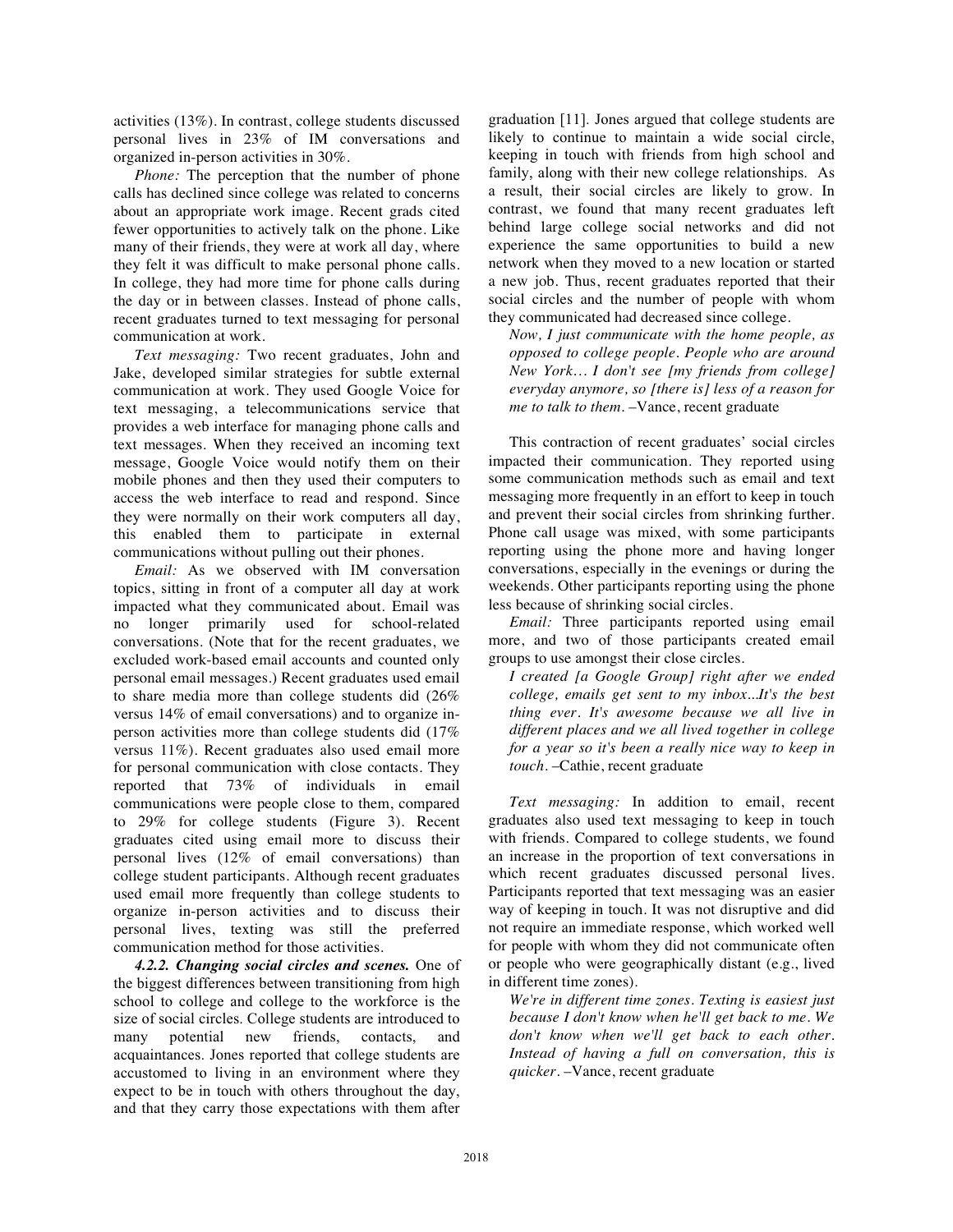Recent graduates' changing social circles also impacted how they planned events. As [9] reported, spontaneous activities were the norm in college. College students often texted during class to plan activities for when they were free. Texting was preferred because it usually produced immediate responses, was non-disruptive, and could be done subtly while sitting in class. Social planning post college, however, was noticeably less spontaneous.

*The primary things that have changed in my personal relationships since college is that people are a lot harder to get a hold of and meetings that happened in person have to be a lot more prearranged.* –Jake, recent graduate

Due to recent graduates and their friends having less availability during the day and living farther apart (e.g., across town versus in the same college dorm), events needed to be planned in advance. Although recent graduates still used texting for (now rare) spontaneous activities and last-minute coordination, they now used email more often for planning in-person activities in advance. They had become the "adults" to whom college students ascribed email communications.

*Phone:* Recent graduates also perceived increases in both phone call frequency and conversation length to try to maintain relationships with people they no longer see in person as often, although calls usually took place in the evenings or weekends when they were not at work. Comprising 74% phone conversations, phone calls were overwhelmingly used to communicate with family and friends with whom they maintained close relationships (Figure 3).

*I'm making a lot more calls just to chat now. In college there were a lot more face to face meetings. Now my college friends are all spread out, so instead of grabbing dinner, we'll have a phone date.* –Beatrice, recent graduate

On the other hand, participants reported using the phone less because with smaller social circles. There

were fewer people to keep in touch with. For example, four recent graduates reported making fewer phone calls than when they were in college for that reason:

*I don't think [phone calls are with] different types of people. But I think the people that I call has diminished. I think I called more a variety of people when I was in college. So now the circle has condensed a little bit.* –Brad, recent graduate

When faced with diminishing social circles, recent graduates experienced conflicting needs in their communication choices. They may feel less motivated to use certain communication methods (e.g., phone calls) since they have fewer people with whom to communicate. At the same time, they may also feel the need to communicate more in order to prevent their circles from shrinking further.

**4.2.3. Keeping in touch with geographically distant contacts.** Whether they were moving to a new college away from their hometown or to a new job away from college, college students and recent graduates alike were faced with the challenge of keeping in touch with close contacts who are geographically distant. Distant contacts for college students consisted mainly of family members, former high school classmates, and other friends from their childhood homes. Similarly, recent graduates often lived away from family members and were geographically distant from former college classmates.

*Facebook:* Both college students and recent duates used Facebook frequently for graduates used Facebook frequently for communicating with geographically distant contacts (22% of conversations for college students and 37% for recent graduates) (see Figure 3). However, the two populations kept in touch with different social groups. College students used Facebook the most to keep in contact with their best friends and significant others (26% of conversations). Recent graduates, on the other hand, considered Facebook to be too impersonal for close friends and used it primarily to keep in touch with acquaintances and infrequent contacts.

*Because now [Facebook] is really for keeping in* 



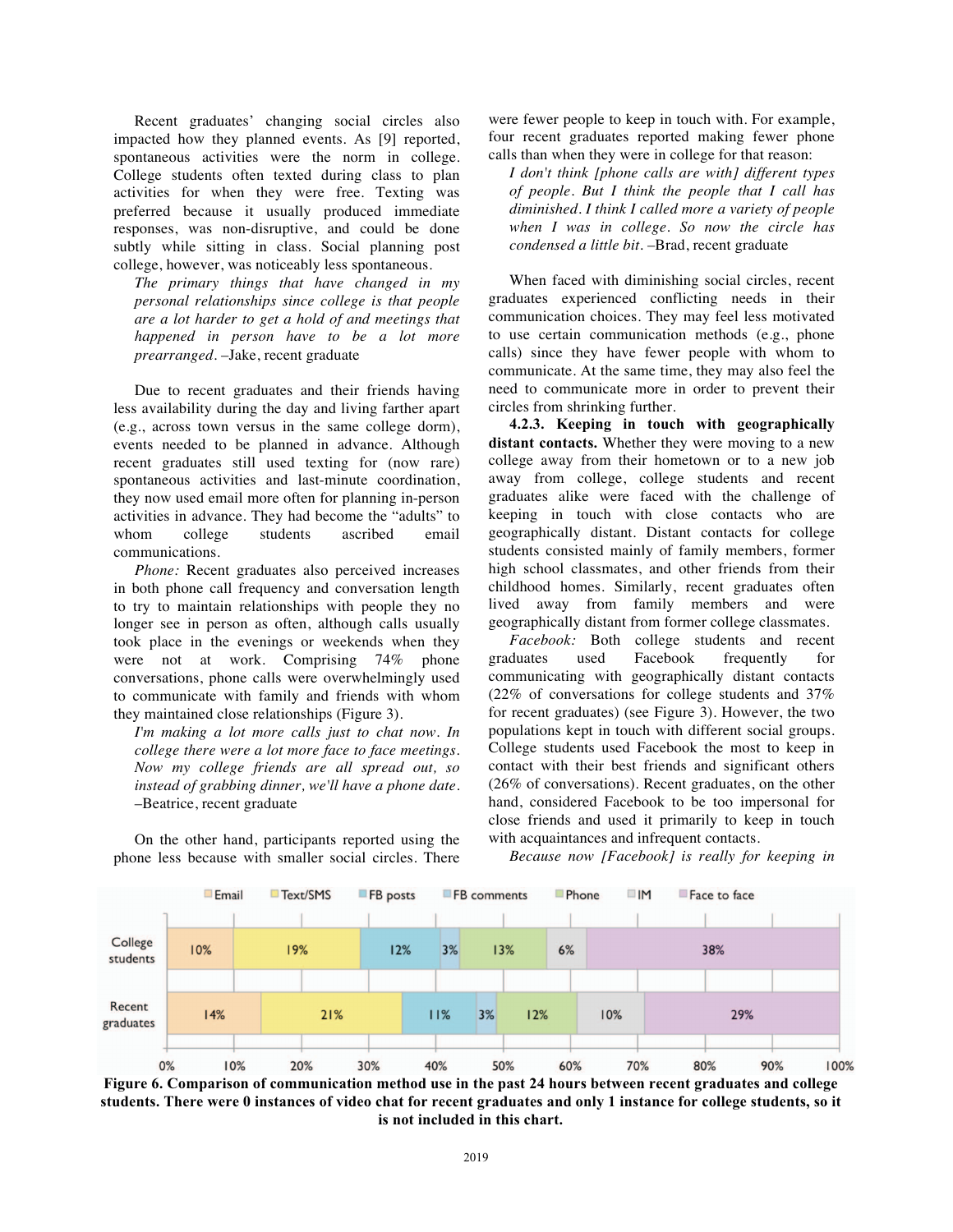*contact with people. A lot of the people when I was at school I would see them on campus or something like that. But now, it is kind of like, to update you a little bit more.* –Elisha, recent graduate

Lightweight Facebook features such as status updates, wall posts, and "Likes" were cited as a quick means of keeping in touch with contacts. Participants<br>reported that these features facilitated easy reported that these communication with low overhead.

*I guess I've sort of used 'Liking' as keeping up with you even though I'm not communicating with you.* – Kim, recent graduate

*Video chat:* Providing a direct contrast to the lightweight attributes associated with Facebook is video chat, a method that often required advance planning. Ames et al. [2] reported that geographically distributed family members such as grandparents and grandchildren, believed that video chat enabled them to build closer social relationships than phone calls. Both college students and recent graduates reported rarely using video chat. College participants reported only 1 video chat conversation out of 966 total conversations. Recent graduate participants reported zero video chats in the last 24 hours. Of the video chats reported for both college students and recent graduates combined (extending beyond 24 hours), 78% of individuals involved were geographically distant. Distance and limitations on overlapping free time were contributing factors for why participants perceived video chats as being difficult to arrange.

*It seems kind of like a hassle. There are not many people I'd actually want to video chat with because most of the people I connect with here primarily live in the area... The only person I'd want to video chat with would be my sister and my nephew but… it's hard to connect.* –Madison, recent graduate

**4.2.4. The desire for a professional persona.** For most participants, the transition from college graduation to working full time marked the beginning of their careers. Projecting a professional persona was especially important to them as they embarked upon their new, career-focused lives. Recent graduates' choice of communication tools for personal conversations at work and outside of work was influenced by the desire to project and maintain a professional persona. In particular, participants were concerned about how their Facebook profiles shaped their public personas and about potential or current employers discovering their profiles. As a result, participants tended to be more reserved in the kinds of things they posted and the information they shared. Recent graduates reported sharing less on Facebook compared to when they were in college. One reason for

this was that they were more selective about what they chose to share. In college, participants were not as concerned about how their Facebook posts might reflect on their professional image.

*Back in college, I would probably post things, stuff I found funny slash stuff that just might comment on random stuff… I go on Facebook a lot less now just because I decided not to have that large of a digital footprint so I rarely post anything.* –Vance, recent graduate

Recent graduates, in general, reported similar changes and being more reserved in what they have shared since college. When we asked a participant, Blake, about how his Facebook usage has changed since he graduated, he reported that the frequency of his posts decreased because his Facebook friends now consisted of both social contacts and work contacts. Blake's recent activity on Facebook consisted of commenting on a friend's link, liking two status messages on his friends' walls, and posting a link to a news article. Because he was conscious of his audience that included co-workers, he was more reserved and selective about what he posted.

Recent graduates reported restricting access to parts of their Facebook profiles, Others went further and pruned their list of friends, so as not to be "guilty by association." Kara, for example, adjusted her privacy settings such that her activity would not show up on her contacts' News Feeds and only those she was interacting with directly could see her activity on their Facebook pages. With that setting enabled, she posted frequently and freely. However, when she noticed that Facebook disabled this setting, she found herself being more selective about what she posted. In the same vein, Caleb restricted access to his photos to only the small group of people who were in the photos.

*I limit a lot of what's on Facebook. I don't think it is very professional. I don't like the image that it can possibly send off on you. I don't post very much, I try to limit it because I know it could come back to bite you.* –Caleb, recent graduate

Like other recent graduates, Caleb was concerned about how he could be associated with the information on his Facebook page and how that could potentially reflect poorly upon his professional persona. As a result, he maintained specific privacy settings for specific audiences. Adam expressed a similar concern about posting on Facebook where his boss could see the content he was sharing. Although he wanted to comment on a sensitive political issue that his friends were discussing, he was hesitant to "get tangled up" in a public forum. Instead, he opted to send private messages to a small circle of his friends.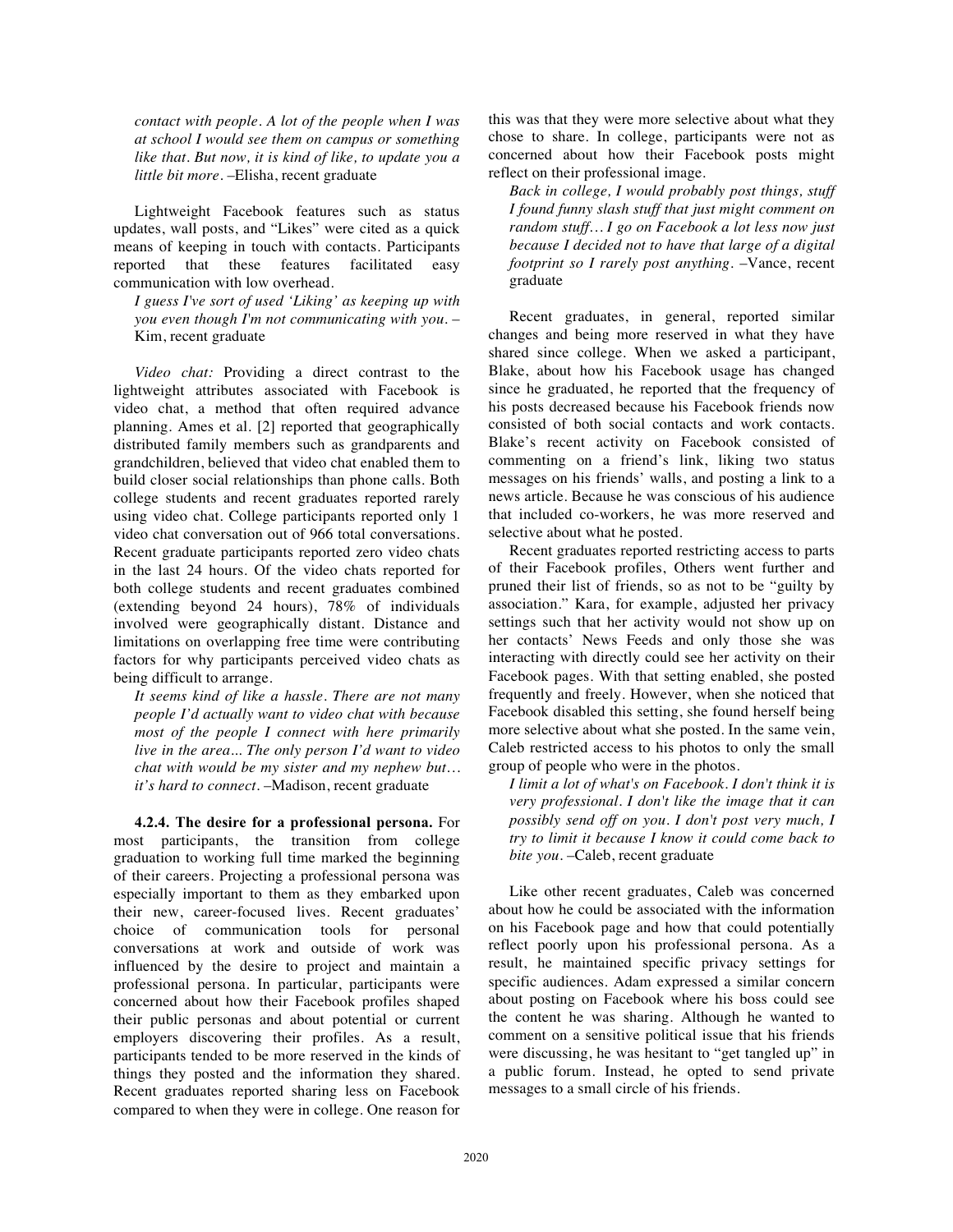*When the President came out for same sex marriage, there were people posting [about it]… That's not something I want to get tangled up in… I'll send out a message [via email to personal friends]… I wouldn't put it out for everyone to see.* –Adam, recent graduate

In addition to being more conservative about the content they shared publicly, participants also reported that they now preferred to share "meaningful content," rather than personal status messages:

*In college, people posted about stupid things they think it's cool, whatever. I probably did that too. Now, I just post stuff that I think is actually meaningful, and not just some random stuff. Not "Oh, I went shopping."* –Jacob, recent graduate

For Jacob, meaningful content on Facebook consisted of job postings for a friend, comments on photos he was tagged in, "Liking" a blog link, and "Liking" a friend's product page. This content is consistent with what other participants identified as meaningful content. 13% of recent graduate Facebook posts were links, articles, and other media. Martha considered this type of content to be more meaningful because it was intended to be informative, rather than a status message about oneself. She observed a similar trend amongst her friends:

*Yeah, definitely less posting. I'm not on Facebook that much. That's all around across the board. Everyone else is posting less on Facebook. When I post something, it'll never be something like this is what I'm up to. It'll be a link, like learn more.* – Martha, recent graduate

For both college students and recent graduates, the biggest difference in sharing links and other media through Facebook versus email was audience size. Facebook was used in situations where participants wanted to share content widely to a large audience. In contrast, email was usually used to share content with a limited number of individuals.

Goffman's performance perspective is often cited in HCI to describe how people have highly contextualized, nuanced behavior concerning what information and with whom it is shared [7]. His perspective has been particularly useful for understanding how people perform impression management through computer-mediated communication. As the desire for a professional persona became important to recent graduates, their perception of self was changing. In Goffman's terms, access and content control was a tool through which recent graduates crafted their identities and managed other people's impressions of them.

## **5. Discussion**

Our findings have demonstrated that college students and recent graduates use an array of communication methods to maintain contact with their social circles. There are also a myriad of communication devices and products that support multiple communication methods. Mobile and tablet devices often have email, messaging and video chat apps pre-installed. For example, the Apple iPhone features native apps for phone calls, email, SMS, and video chat. In addition to native apps, third party communication apps are also available for download. Many popular social networking platforms feature the ability to communicate using multiple methods on both desktop and mobile. Google+ and Facebook both offer desktop and mobile instant messaging, group messaging, broadcast status updates, and video chat.

Google+, Facebook, and other services ask users to enter their ages, academic affiliations, occupations, and graduation dates. Using this information, services could anticipate when college age users will be graduating and potentially experiencing the lifestyle changes we described. During this time, developers of communication devices and products should anticipate potential changes in the usage of their products as the result of these life shifts. These altered usage patterns may include changes in how often a communication method is used, who users are communicating with, and the content of conversations. Product developers have the opportunity to anticipate and promote features to address these lifestyle changes and stay abreast of recent graduates' evolving communication needs. The benefit of targeting recent graduates or other populations undergoing lifestyle changes is that recent graduates may be more amenable for different or new product features during transition periods.

Our findings suggest that the frequency with which recent graduates used certain communication methods changes as they adopt a full time work schedule and setting. A potential effect for developers of multicommunication products could be increases in the usage of some features of their communication product in favor of others. This transition is an opportunity to promote the awareness of different or previously underutilized product features to better suit users' current situations.

Recent graduates experienced dispersions in their social circles after they left college. Developers may potentially see decreases in overall frequency of communication across all methods as former classmates and friends move away from each other. In our study, two participants created email groups to stay in touch with former classmates. Developers could use this opportunity to promote contact group or list